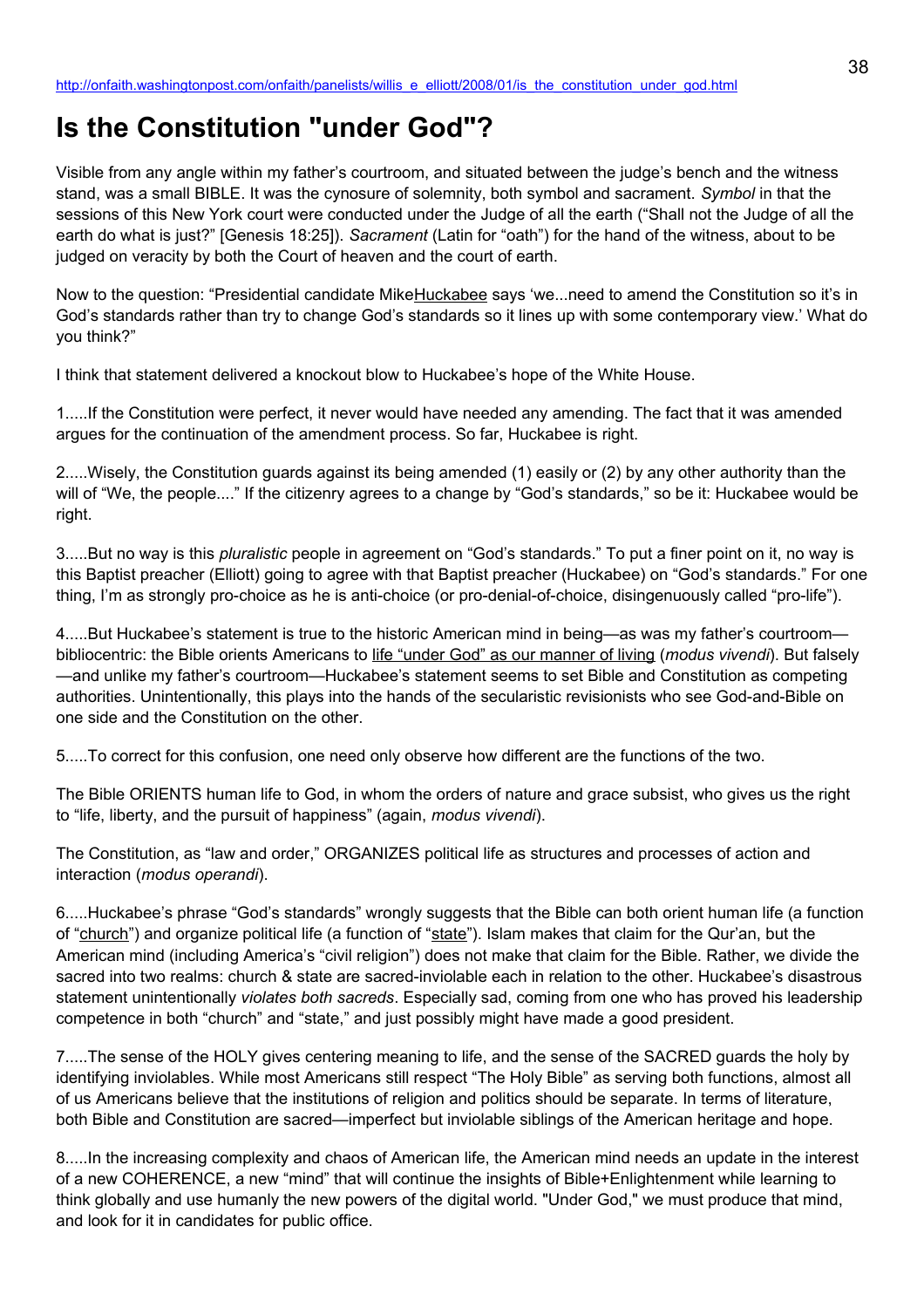**Comments Please report offensive comments below.**

Bgone on that we agree. I propose that the problem is becoming that too large a percentage of the workforce in this country is employed by the government at one level or the other.

**POSTED BY: GARYD | JANUARY 27, 2008 2:14 PM [REPORT OFFENSIVE COMMENT](mailto:blogs@washingtonpost.com?subject=On%20Faith%20Panelists%20Blog%20%20%7C%20%20Garyd%20%20%7C%20%20Is%20the%20Constitution)**

"...situated between the judge's bench and the witness stand, was a small BIBLE...for the hand of the witness, about to be judged on veracity by both the Court of heaven and the court of earth."

Jesus commanded: "I say unto thee, swear not at all. Neither by heaven, for it is God's throne, nor by the earth, for it is his footstool."

In the Old Testament, a man rashly swore an oath that cost him the life of his daughter.

How very peculiar to swear an oath on the very word of God that forbids the swearing of oaths.

**POSTED BY: JOHN STEPHENS | JANUARY 26, 2008 6:54 PM [REPORT OFFENSIVE COMMENT](mailto:blogs@washingtonpost.com?subject=On%20Faith%20Panelists%20Blog%20%20%7C%20%20John%20Stephens%20%20%7C%20%20Is%20the%20Constitution)**

JoeT I'd agree. Frankly, If it comes down to McCain and Hillary I'd be surprised if thirty percent of the electorate bothers to vote.

**POSTED BY: GARYD | JANUARY 25, 2008 11:47 PM [REPORT OFFENSIVE COMMENT](mailto:blogs@washingtonpost.com?subject=On%20Faith%20Panelists%20Blog%20%20%7C%20%20Garyd%20%20%7C%20%20Is%20the%20Constitution)**

After watching the love fest, (debate) last night I kinda like Huck. He'd make a real good "Saturday Night Live" superstar like Nixon. Seriously, I liked tricky Dicky because we could call him that -still laughing at night club performers doing him. Like Nixon, Huck has a face to mold into a rubber mask.

Something really big is up. Can't say what but my nose is killing me. It's beginning to look like a complete financial collapse -top 10 banks = over half cash in the country go belly flop. The Hewie "King-fish" Long approach, send everybody a check from the government to cure an economy that we're told is not in trouble says something dramatic is bad wrong somewhere. Hope that's not the case but...

**POSTED BY: BGONE | JANUARY 25, 2008 1:31 PM [REPORT OFFENSIVE COMMENT](mailto:blogs@washingtonpost.com?subject=On%20Faith%20Panelists%20Blog%20%20%7C%20%20BGone%20%20%7C%20%20Is%20the%20Constitution)**

Gary: I'm no leftie ;-). I'm a dem, but was sort of hoping Fred Thompson would catch on. maybe Bloomberg? it's a tough year on both sides.

**POSTED BY: JOET | JANUARY 25, 2008 12:29 PM [REPORT OFFENSIVE COMMENT](mailto:blogs@washingtonpost.com?subject=On%20Faith%20Panelists%20Blog%20%20%7C%20%20JoeT%20%20%7C%20%20Is%20the%20Constitution)**

Huckabee never had much of a chance to begin with he is after all conservative lite. While you lefties hate his stance on religion you'd have loved his stance on spending government money to help the poor. We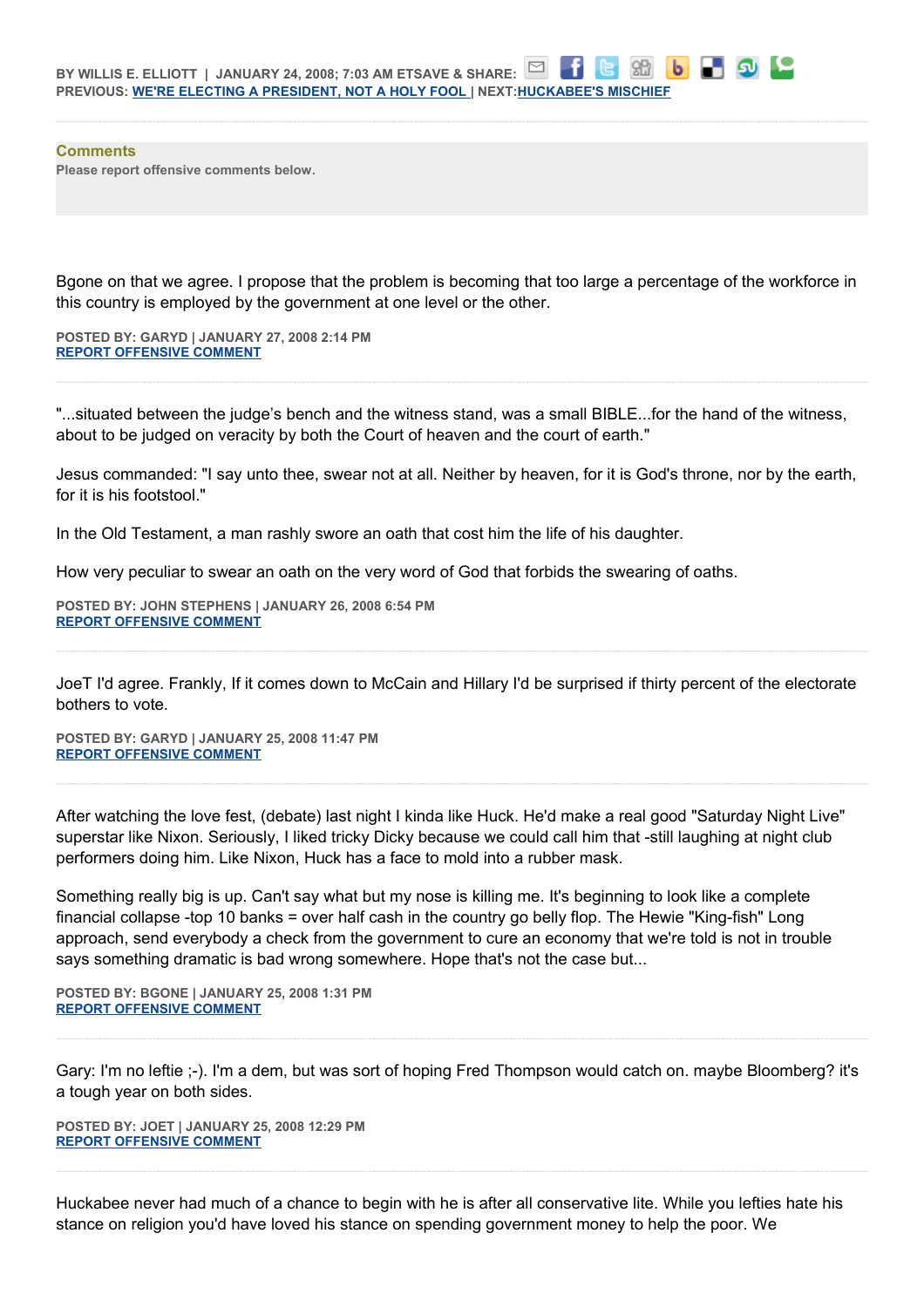conservatives are well rid of this guy now if we can just get rid of Giuliani and the freedom thief McCain maybe we can nominate an actual conservative instead of another pretender.

**POSTED BY: GARY | JANUARY 24, 2008 11:48 PM [REPORT OFFENSIVE COMMENT](mailto:blogs@washingtonpost.com?subject=On%20Faith%20Panelists%20Blog%20%20%7C%20%20Gary%20%20%7C%20%20Is%20the%20Constitution)**

Dr. Elliot: Your thesis is worthy of further elaboration, as it is at the heart of the issue of how people of faith are to address secular responsibilities, and is precisely the distinction that is glossed over by both side of the debate. And you expressed it so subtly that many might just not catch it. ;-) Fortunately, Huckabee's statement is so clearly wrongheaded that the masses are getting it quite clearly indeed.

**POSTED BY: JOET | JANUARY 24, 2008 2:01 PM [REPORT OFFENSIVE COMMENT](mailto:blogs@washingtonpost.com?subject=On%20Faith%20Panelists%20Blog%20%20%7C%20%20JoeT%20%20%7C%20%20Is%20the%20Constitution)**

"I think that statement delivered a knockout blow to Huckabee's hope of the White House."

My sentiments exactly. And a good thing it is! I've had enough of our present god-fearing president, I surely don't need another.

**POSTED BY: GABY | JANUARY 24, 2008 12:45 PM [REPORT OFFENSIVE COMMENT](mailto:blogs@washingtonpost.com?subject=On%20Faith%20Panelists%20Blog%20%20%7C%20%20Gaby%20%20%7C%20%20Is%20the%20Constitution)**

Geez Rev: Doesn't Sacrament mean completely burned up? Does oath mean the same thing? Learn something new every day or did someone get it kinda cockeyed -in your father's court room?

Anyhow, as you know from **<http://www.hoax-buster.org/sellyoursoul>** (you can sell your soul but don't expect to get much for it unless you're a successful minister leading the multitudes to hell) the false God of the Bible is really the fallen angel Lucifer. Hell was created for those who worshiped him.

A more urgent issue has come up with the determination last week that there is but one deadly sin, blasphemy (all others are forgivable by the real God?). When one recites the pledge, says the word God and naturally thinks the being in the burning bush, Lucifer, one commits blasphemy -guaranteed ticket to hell.

At present, 86% of Americans who claim to believe in God are being tricked by representatives of the false God Lucifer and express that belief with the pledge thus blaspheming. One gets little argument when noticing "the whole country is going to hell." With only 14% not blaspheming on a regular basis that surely seems to be the case sub prime not withstanding.

It is up to you to educate the public, let them know that they are being tricked by that tricky Devil Lucifer through his representatives -those raking in the big money for leading the multitudes to hell.

We can ignore Huck can't we. He gave up leading a small flock straight to hell, (or has he?) in hopes of leading the whole country. After he's done that? Maybe it's America today and tomorrow the whole world? Sound familiar?

**POSTED BY: BGONE | JANUARY 24, 2008 11:21 AM [REPORT OFFENSIVE COMMENT](mailto:blogs@washingtonpost.com?subject=On%20Faith%20Panelists%20Blog%20%20%7C%20%20BGone%20%20%7C%20%20Is%20the%20Constitution)**

"I think that statement delivered a knockout blow to Huckabee's hope of the White House."

I can only hope you're right, however this IS the same country that voted Reagan in twice, followed by a former head of the CIA, stood for eight years of witchhunts during the 90s, and then \*cough\* elected \*cough\* W twice, and wet their collective beds on cue while he dismanted the constitution, so I'm thinking maybe the track record isn't so hot with the American electorate. In fact, I would go so far as to say that Huckabee seems a little too damned "all American" to me.